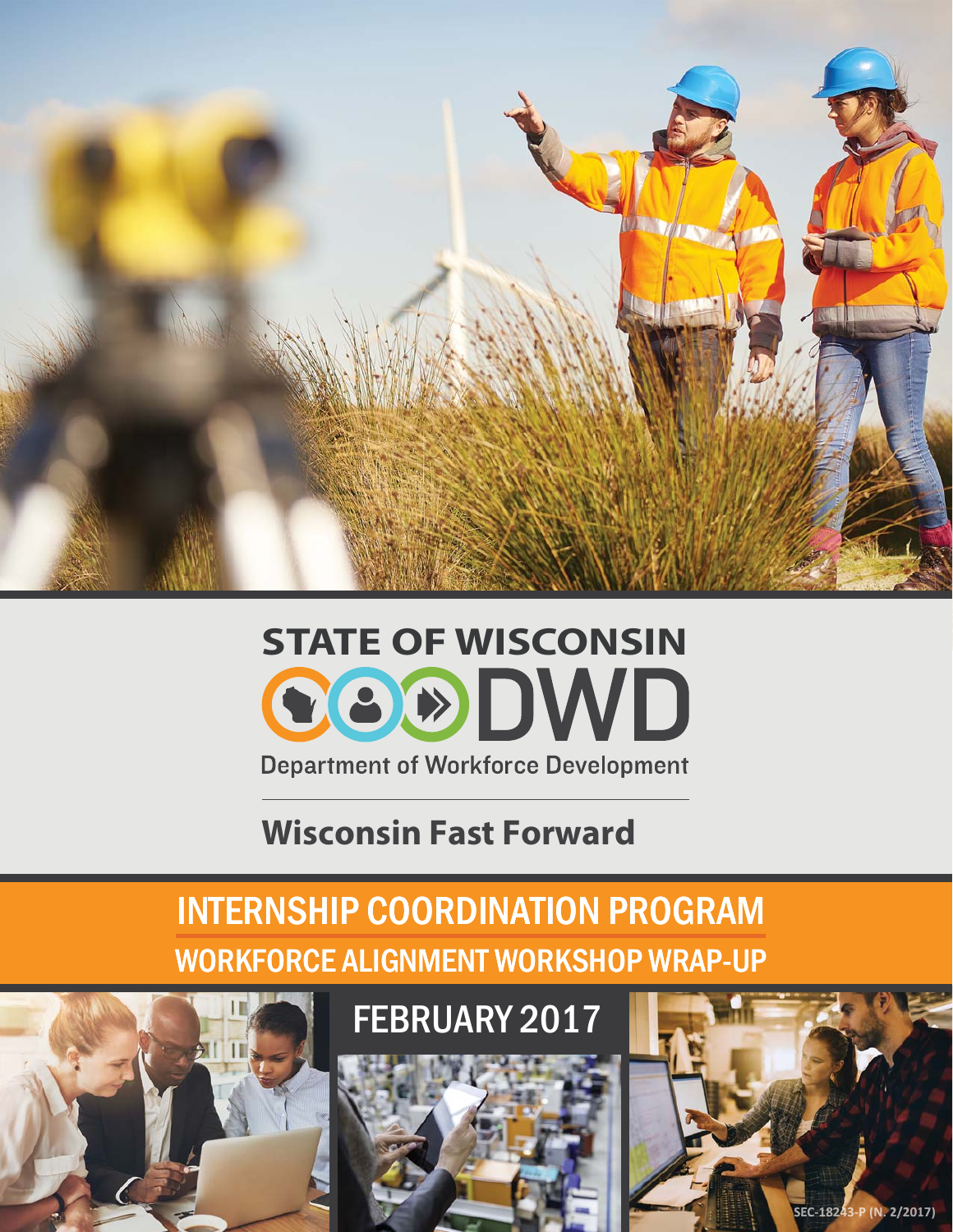## **STATE OF WISCONSIN** CO®DWD **Department of Workforce Development**

### **Wisconsin Fast Forward CO**<br>**Resp. EXPLOSIONS** FOR EXPENSION FOR Malker

*"In addiƟon to making college more affordable, it is also important to provide Wisconsin students with hands-on experience in fields they are interested in or want to pursue for their future careers. Assembly Bill 742 establishes two full-Ɵme posiƟons at DWD*  dedicated to connecting our students with local and state business*es for internship opportuniƟes. This is just one step we can take to ensure the future success of our students, and looking forward, we will conƟnue our work to strengthen Wisconsin's workforce."*

# **Inside**

- **2 Overview**
- **3 Activities**
- **4 Feedback**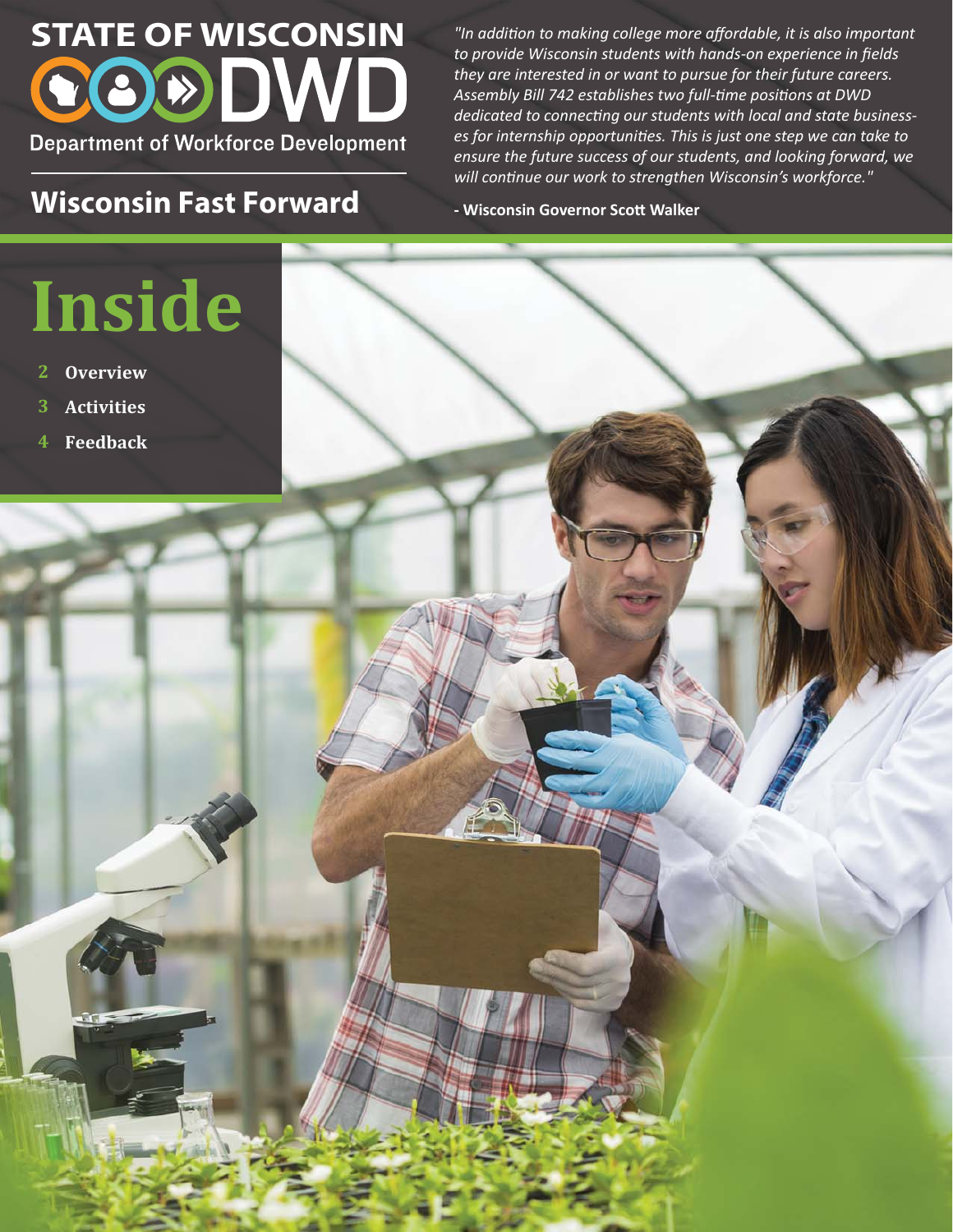

February 3, 2017

#### Dear Workforce Alignment Workshop Participants:

As noted in the State of the State Address in January, Wisconsin's economy is strong and growing. According to the most recent federal data, more people were employed in Wisconsin in 2016 than at any point in the history of the state. In December, unemployment dropped to 4 percent, its lowest point since January 2001 and the labor force participation rate in Wisconsin has consistently been among the highest of any state in the country.

8DDI

**Department of Workforce Development** 

One of Wisconsin's biggest challenges right now is finding people to fill the jobs that are being created and available. The Department of Workforce Development (DWD) is working hard to help employers across the state recruit and train new talent and further develop the job skills of existing workers through nationally recognized initiatives, such as Wisconsin Fast Forward that has awarded over \$18 million in grants to upskill 18,000 new and incumbent workers across Wisconsin.

With your continued support, the Wisconsin Fast Forward program was expanded last year, advancing a critical workforce retention strategy that aims to coordinate and increase the number of internship opportunities available to Wisconsin college students. The information enclosed provides a summary of DWD's Internship Coordination Program activities since its start in July 2016, including the results from the Workforce Alignment Workshop that you attended.

Sincerely,

Secretary Ray Allen Department of Workforce Development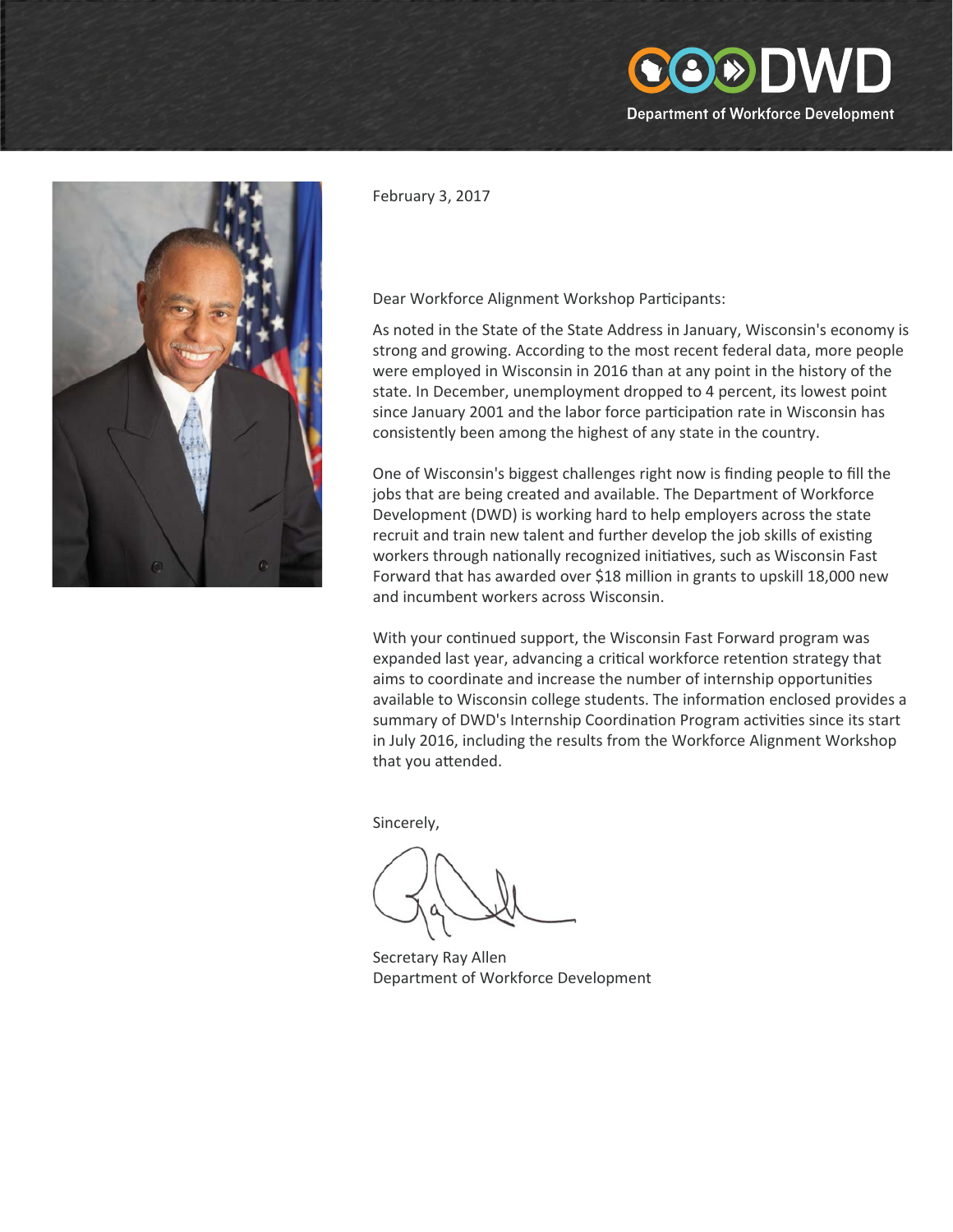### **Value of Internships Timeline**

College students who intern for a Wisconsin company are more likely to stay in the state after graduation, making internships a valuable workforce retention strategy.

Governor ScoƩ Walker signed 2015 Wisconsin Act 283 in March 2016, expanding the Department of Workforce Development (DWD) – Office of Skills Development (OSD) to coordinate and increase the number of internship opportunities available to Wisconsin college students. Since college students who intern for a Wisconsin company are more likely to stay in the state after graduation, internships are valuable workforce retention strategy. Additional benefits include:

1. Allowing employers to observe students before extending a permanent job offer.

**AN UNIVERSITY OF WISCONSIN SYSTEM** 

2. Enabling students to demonstrate their skills in a work environment

DWD leadership extends a special thanks to Wisconsin businesses and these higher education partners for their participation in the Internship Coordination Program:

> **WISCONSIN ASSOCIATION OF INDEPENDENT COLLEGES AND UNIVERSITIES**



Kent Precision Foods Group Chief Scientist Doug Stetzer shared his company's long-term commitment to providing internship opportunities at the UW-Superior Workforce Alignment Workshop.

WISCONSIN TECHNICAL COLLEGE SYSTEM

*"Our company's most successful internships are driven on relaƟonships with our local colleges and universiƟes. Internships must provide real world experience for the intern and be beneficial for the business. We are thrilled that DWD and UW-*

*Superior are partnering to expand internship opportunities in our region.*" - Doug Stetzer, Kent Precision Foods Group Chief Scientist

Kent Precision Foods Group Research and Development and Quality Control Departments lead Sapanna Putthayangkul-Ripley joined the company as a UW-Superior intern less than three years ago.



| 2016                |               |                                               |
|---------------------|---------------|-----------------------------------------------|
| JUNE: $\rightarrow$ |               | Recruit Program Staff                         |
| JULY: $\rightarrow$ |               | Hire Program Staff                            |
|                     | $\rightarrow$ | Held UW-Oshkosh Workforce                     |
|                     |               | Alignment Workshop                            |
| AUG:                | $\rightarrow$ | <b>Held UW-Stout Workforce</b>                |
|                     |               | Alignment Workshop                            |
| SEP:                | $\rightarrow$ | <b>Held UW-Superior Workforce</b>             |
|                     |               | Alignment Workshop                            |
|                     | $\rightarrow$ | Met with Wisconsin Private                    |
|                     |               | <b>Colleges Career Consortium</b>             |
| OCT:                | $\rightarrow$ | Held UW-Platteville Workforce                 |
|                     |               | Alignment Workshop                            |
|                     | $\rightarrow$ | Met with UW System Career                     |
|                     |               | <b>Services Directors</b>                     |
| NOV:                |               | $\rightarrow$ Held Madison College and        |
|                     |               | Concordia University Workforce                |
|                     |               | <b>Alignment Workshops</b>                    |
|                     | $\rightarrow$ | Met with M7 Talent Partnership                |
|                     |               | and Inspire                                   |
| DEC:                |               | $\rightarrow$ Held UW-Stevens Point Workforce |
|                     |               | Alignment Workshop                            |

Met with Milwaukee Area College Internship Consortium  $\rightarrow$ 



(Seated) Governor Walker signs 2015 Wisconsin Act 283 with (Standing From Left) UW-La Crosse Chancellor Joe Gow, DWD Secretary Ray Allen and DWD Legislative Advisor Andrew Evenson. The legislation authorizes DWD to provide student internship coordination.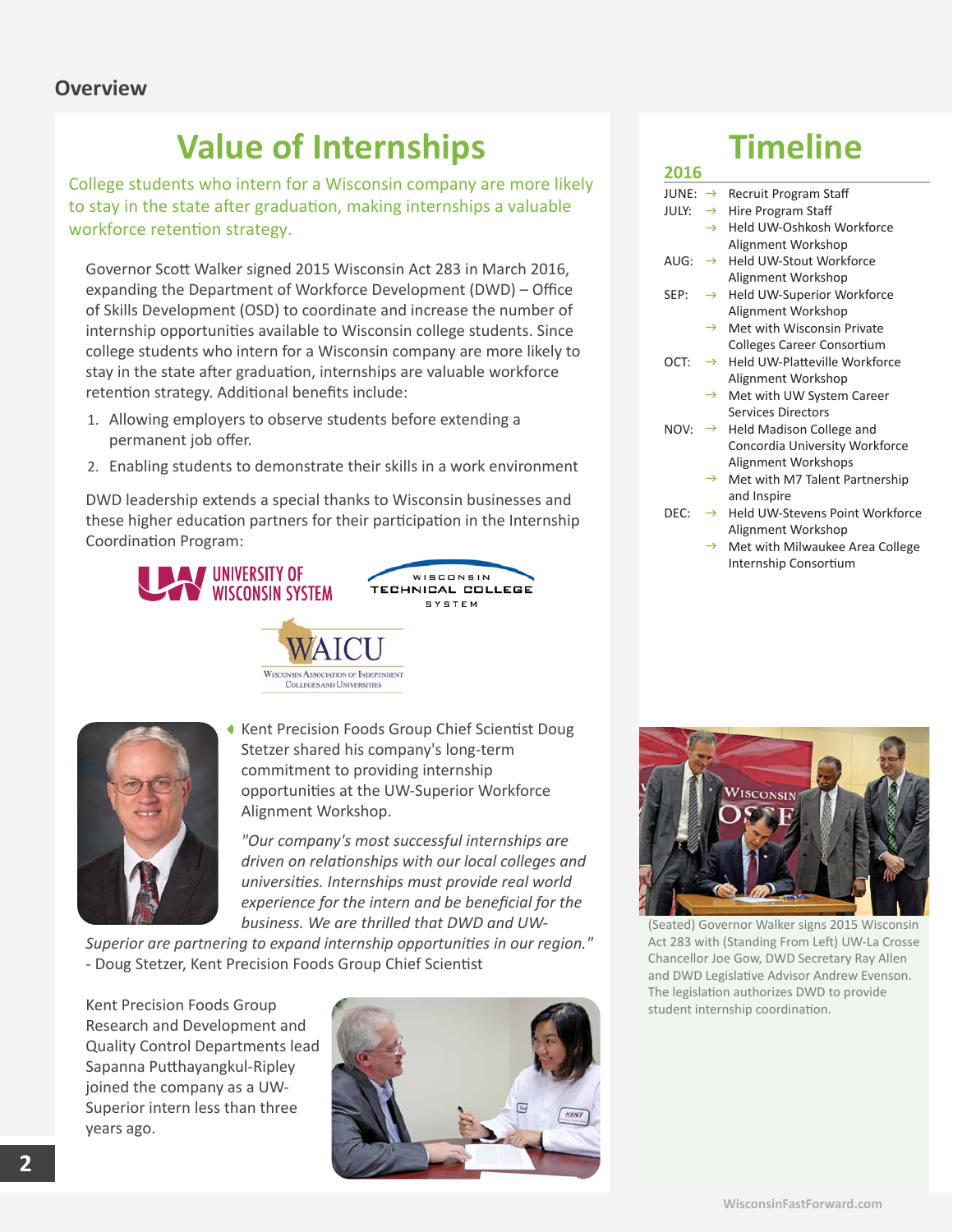#### **AcƟviƟes**

### **Overview Werview**

### **Speakers**



"Wisconsin businesses are looking to higher education for the workforce they need today and the future. They recognize that talent development is critical to revitalizing Wisconsin's economy and maintaining an edge. We have initiatives outlined in our strategic framework to engage businesses, build career connections, and help create job opportunities after graduation. We are pleased to have DWD as a partner in our Career Connect website initiative, which connects employers with student talent. This helps meet state workforce needs, while providing students valuable career experience and increasing the odds they will stay in Wisconsin."

- President Ray Cross, Ph.D. UW System



"It is important to maintain a broad view of the jobs of the future - many of the jobs that will be in high demand for graduates in just a few years do not exist yet. Our workforce and economy depend on linking skilled, innovative students from a wide range of majors and specialties into meaningful career. The internship initiative plays an integral role in keeping Wisconsin competitive in the ever-evolving 'knowledge economy' we live in"

- President Rolf Wegenke, Ph.D. Wisconsin Association of Independent Colleges and Universities

### **Offering Internship Coordination**

More than 350 business, economic development and workforce development leaders join DWD and higher education partners at Workforce Alignment Workshops across Wisconsin to promote internships as a viable solution for addressing employer hiring needs.

OSD scheduled seven Workforce Alignment Workshops across Wisconsin through October 2016 to obtain feedback from businesses, economic and workforce development leaders and educators regarding opportunities to better align employer hiring needs with higher education learning outcomes through internships and other solutions.

Over 350 Wisconsin business, economic<br>development and higher education<br>leaders attended seven Workforce<br>Alignment Workshops to actively<br>participate in discussions on the value<br>of internship opportunities for building development and higher education leaders attended seven Workforce Alignment Workshops to actively participate in discussions on the value of internship opportunities for building a loyal and reliable workforce: **Workforce Alignment Workshops**<br>
Over 350 Wisconsin business, economic<br>
development and higher education<br>
leaders attended seven Workforce<br>
Alignment Workshops to actively<br>
participate in discussions on the value<br>
of inter

- UW-Oshkosh: July 15, 2016
- UW-Stout: August 23, 2016
- UW-Superior: September 21, 2016
- UW-Platteville: October 21, 2016
- Madison College: November 1, 2016
- Concordia University: November 7, 2016
- UW-Stevens Point: December 1, 2016





University of Wisconsin System President Ray Cross addresses Workforce Alignment Workshop participants at UW-Platteville.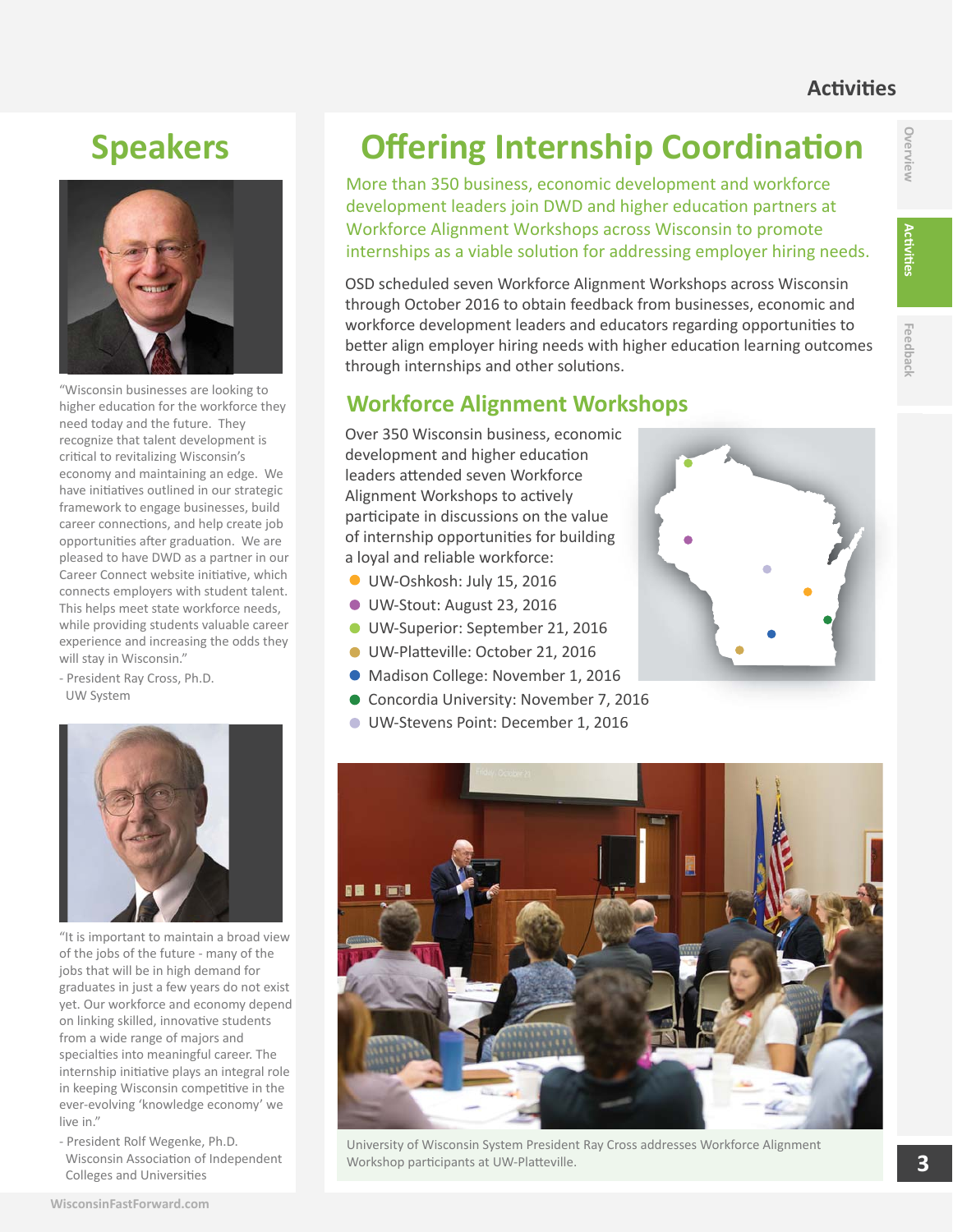### **What Internship Champions Say at Workforce Alignment Workshops**

Skyward CEO Cliff King attends the Workforce Alignment Workshop at UW-Stevens Point, ▶ expressing the value of internships for employers and students.

*"Our internship partnership with UW-Stevens Point has been extremely successful. We have found this to be a great method to aƩract upcoming graduates looking for real world experience and allows us to evaluate their skill sets and whether they would be a good fit for our organizaƟon. I strongly encourage every business to consider implemenƟng an internship program. You will find that it is well worth the investment that will improve your abiliƟes to aƩract and retain new graduates, especially from fields of study that are in high demand."* 



*- Cliff King, Skyward CEO* 



UW-Platteville Student Scott Sibik gave remarks about his internship experience at the Workforce Alignment Workshop on campus.

*"Interning at Honkamp Krueger & Co., P.C. is one of the best career moves I made. Not just because of the great company culture and the wonderful individuals I worked with, but the experience that allowed me to translate classroom material into real world application. The* partners and managers make the internship experience meaningful by acknowledging that we, *as students, do make an impacƞul contribuƟon."* 

*- UW-PlaƩeville Student ScoƩ Sibik* 

#### **What Workforce Alignment Workshop Participants Desire**

Feedback was obtained from participants at each Workforce Alignment Workshop through roundtable discussions. Key themes and sub-themes are captured in the chart below:

#### **Participant Desires from Workforce Alignment Workshops Key Themes Per ParƟcipant Feedback** 1. Develop a free, user-friendly internship website or portal to connect Wisconsin employers and college students. 1a. Provide employers with the ability to enter internships opportunities one time and have it appear on multiple websites. 1b. Ensure that website functionality allows employers to post and college students to search and apply for internship opportunities by occupation and/or industry. 2. Make available a web-based internship resource library with soft skills training materials for Wisconsin employers and college students.  $X$   $\mid$   $X$   $\mid$   $X$   $\mid$   $X$   $\mid$   $X$   $\mid$   $X$   $\mid$   $X$  $X$   $\mid$   $X$   $\mid$   $X$   $\mid$   $X$   $\mid$   $X$   $\mid$   $X$ XXXXX  $x \mid x$ X **UW-Oshkosh UW-Stout UW-Superior UW-PlaƩeville Madison College Concordia University UW-Stevens Point**

Wisconsin employers expressed desire for DWD to coordinate 3. internship opportunities and online resources and tools.

 $X$   $\mid$   $X$   $\mid$   $X$   $\mid$   $X$   $\mid$   $X$   $\mid$   $X$